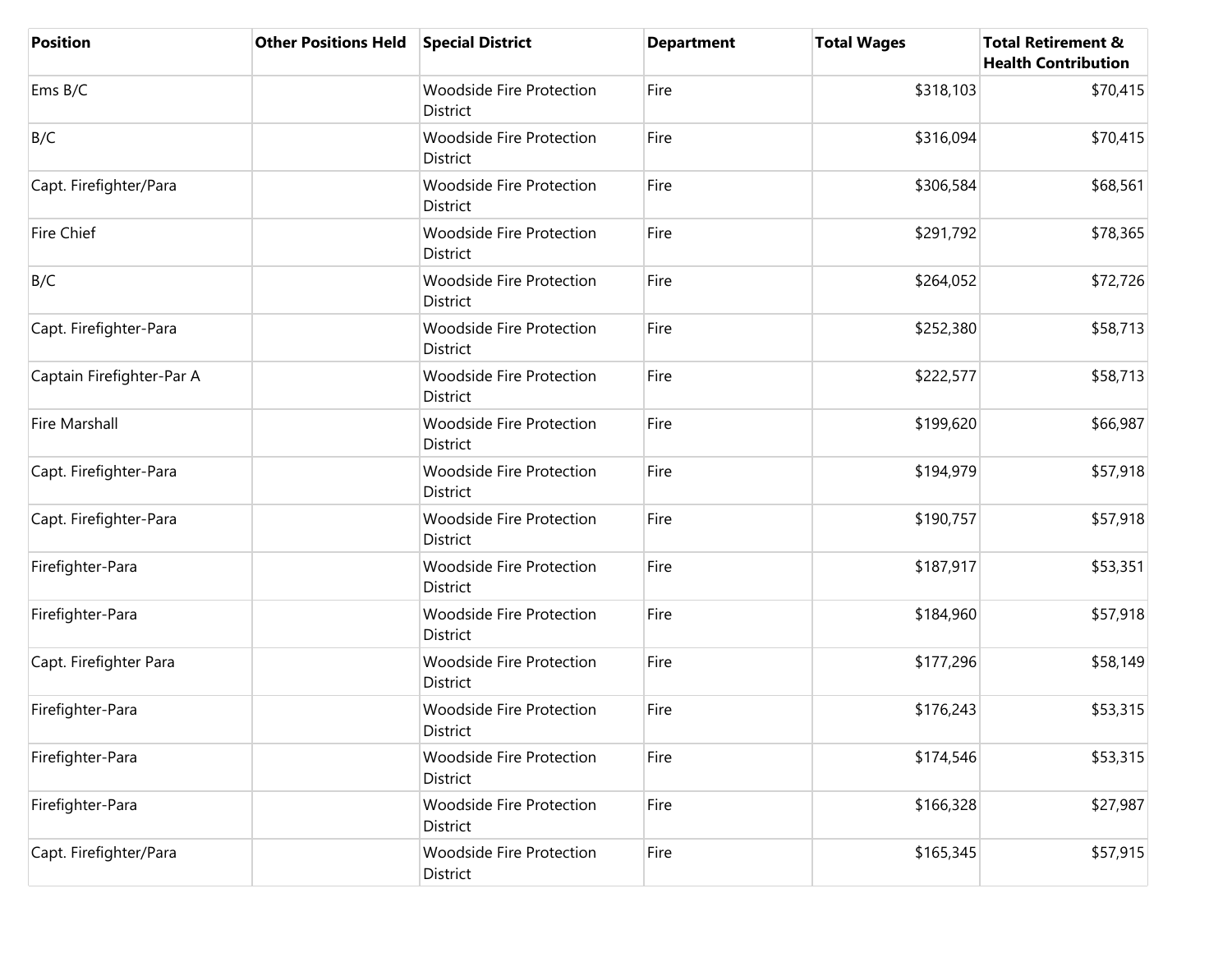| Firefighter            | <b>Woodside Fire Protection</b><br>District        | Fire | \$163,969 | \$40,320 |
|------------------------|----------------------------------------------------|------|-----------|----------|
| Firefighter-Para       | <b>Woodside Fire Protection</b><br>District        | Fire | \$163,410 | \$53,315 |
| Firefighter-Para       | Woodside Fire Protection<br>District               | Fire | \$162,780 | \$57,464 |
| Firefighter-Para       | <b>Woodside Fire Protection</b><br>District        | Fire | \$162,257 | \$42,684 |
| Firefighter-Para       | <b>Woodside Fire Protection</b><br>District        | Fire | \$162,122 | \$52,615 |
| Firefighter-Para       | <b>Woodside Fire Protection</b><br>District        | Fire | \$157,150 | \$29,123 |
| Firefighter-Para       | <b>Woodside Fire Protection</b><br><b>District</b> | Fire | \$157,006 | \$53,639 |
| Capt. Firefighter      | Woodside Fire Protection<br>District               | Fire | \$156,153 | \$35,831 |
| Firefighter-Para       | <b>Woodside Fire Protection</b><br>District        | Fire | \$156,129 | \$53,315 |
| Firefighter-Para       | <b>Woodside Fire Protection</b><br>District        | Fire | \$155,960 | \$52,213 |
| Firefighter-Para       | <b>Woodside Fire Protection</b><br>District        | Fire | \$155,628 | \$28,598 |
| Firefighter-Para       | <b>Woodside Fire Protection</b><br>District        | Fire | \$154,713 | \$55,926 |
| Firefighter            | Woodside Fire Protection<br>District               | Fire | \$154,373 | \$51,462 |
| Capt. Firefighter-Para | <b>Woodside Fire Protection</b><br>District        | Fire | \$154,331 | \$57,918 |
| Firefighter-Para       | <b>Woodside Fire Protection</b><br>District        | Fire | \$151,294 | \$29,123 |
| Firefighter-Para       | <b>Woodside Fire Protection</b><br>District        | Fire | \$150,649 | \$48,499 |
| Firefighter-Para       | <b>Woodside Fire Protection</b><br>District        | Fire | \$150,368 | \$47,100 |
| Firefighter-Para       | <b>Woodside Fire Protection</b><br>District        | Fire | \$147,006 | \$44,774 |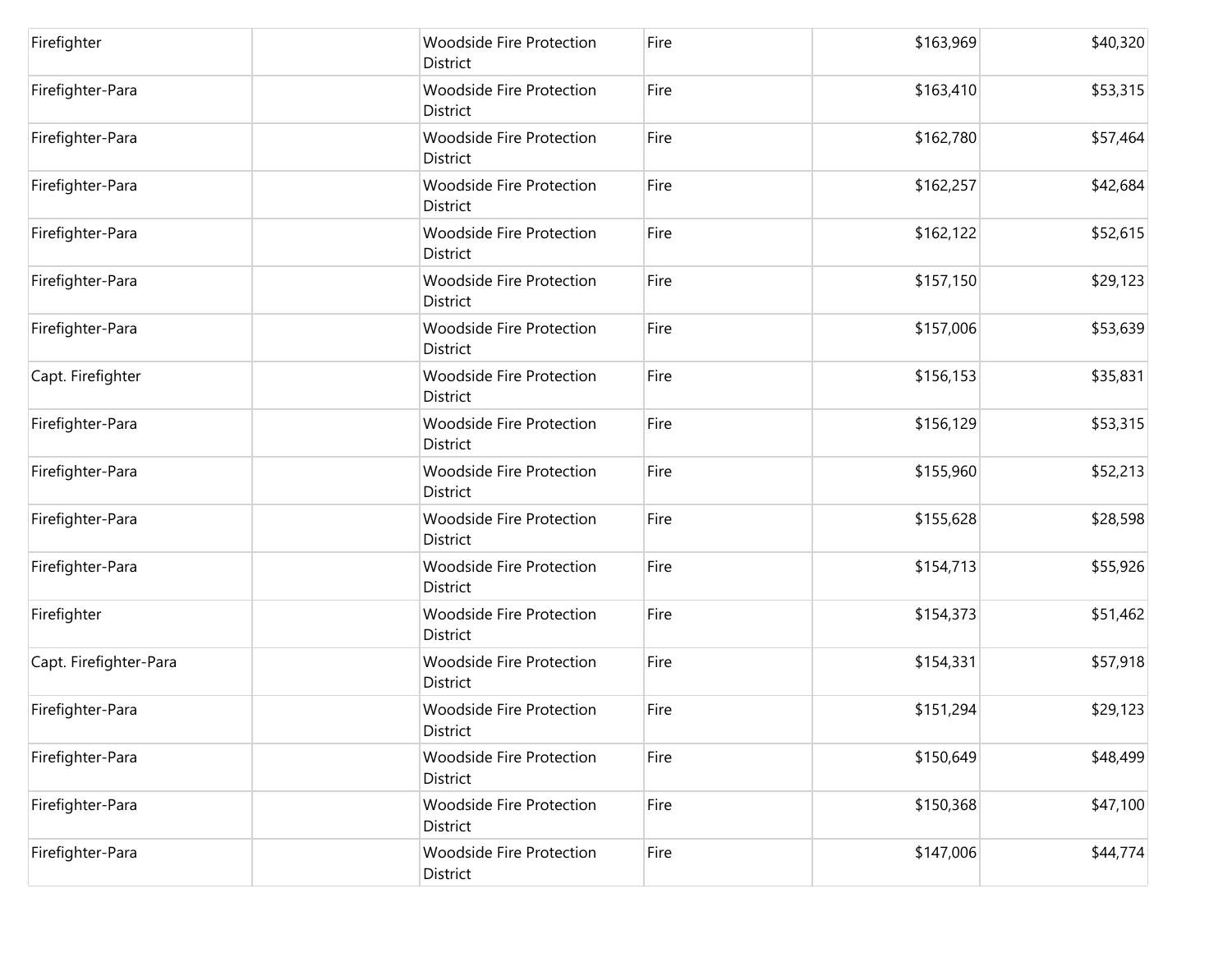| Firefighter-Para | <b>Woodside Fire Protection</b><br>District | Fire | \$144,031 | \$53,512 |
|------------------|---------------------------------------------|------|-----------|----------|
| Firefighter-Para | <b>Woodside Fire Protection</b><br>District | Fire | \$143,976 | \$52,778 |
| Firefighter-Para | <b>Woodside Fire Protection</b><br>District | Fire | \$143,453 | \$24,936 |
| Firefighter-Para | <b>Woodside Fire Protection</b><br>District | Fire | \$141,143 | \$52,500 |
| Firefighter-Para | <b>Woodside Fire Protection</b><br>District | Fire | \$136,747 | \$29,953 |
| Firefighter      | <b>Woodside Fire Protection</b><br>District | Fire | \$136,555 | \$50,304 |
| Firefighter-Para | <b>Woodside Fire Protection</b><br>District | Fire | \$133,593 | \$24,884 |
| Firefighter-Para | <b>Woodside Fire Protection</b><br>District | Fire | \$132,357 | \$24,884 |
| Firefighter-Para | <b>Woodside Fire Protection</b><br>District | Fire | \$130,206 | \$50,150 |
| Firefighter-Para | <b>Woodside Fire Protection</b><br>District | Fire | \$124,925 | \$39,205 |
| Firefighter-Para | <b>Woodside Fire Protection</b><br>District | Fire | \$120,172 | \$33,179 |
| Firefighter-Para | <b>Woodside Fire Protection</b><br>District | Fire | \$118,852 | \$23,656 |
| Firefighter-Para | <b>Woodside Fire Protection</b><br>District | Fire | \$115,250 | \$27,283 |
| Firefighter-Para | <b>Woodside Fire Protection</b><br>District | Fire | \$110,821 | \$23,691 |
| Hr               | <b>Woodside Fire Protection</b><br>District | Fire | \$97,000  | \$32,220 |
| Pub Ed           | <b>Woodside Fire Protection</b><br>District | Fire | \$77,024  | \$24,912 |
| Chipping         | <b>Woodside Fire Protection</b><br>District | Fire | \$8,508   | \$0      |
| Chipping         | <b>Woodside Fire Protection</b><br>District | Fire | \$7,937   | \$0      |